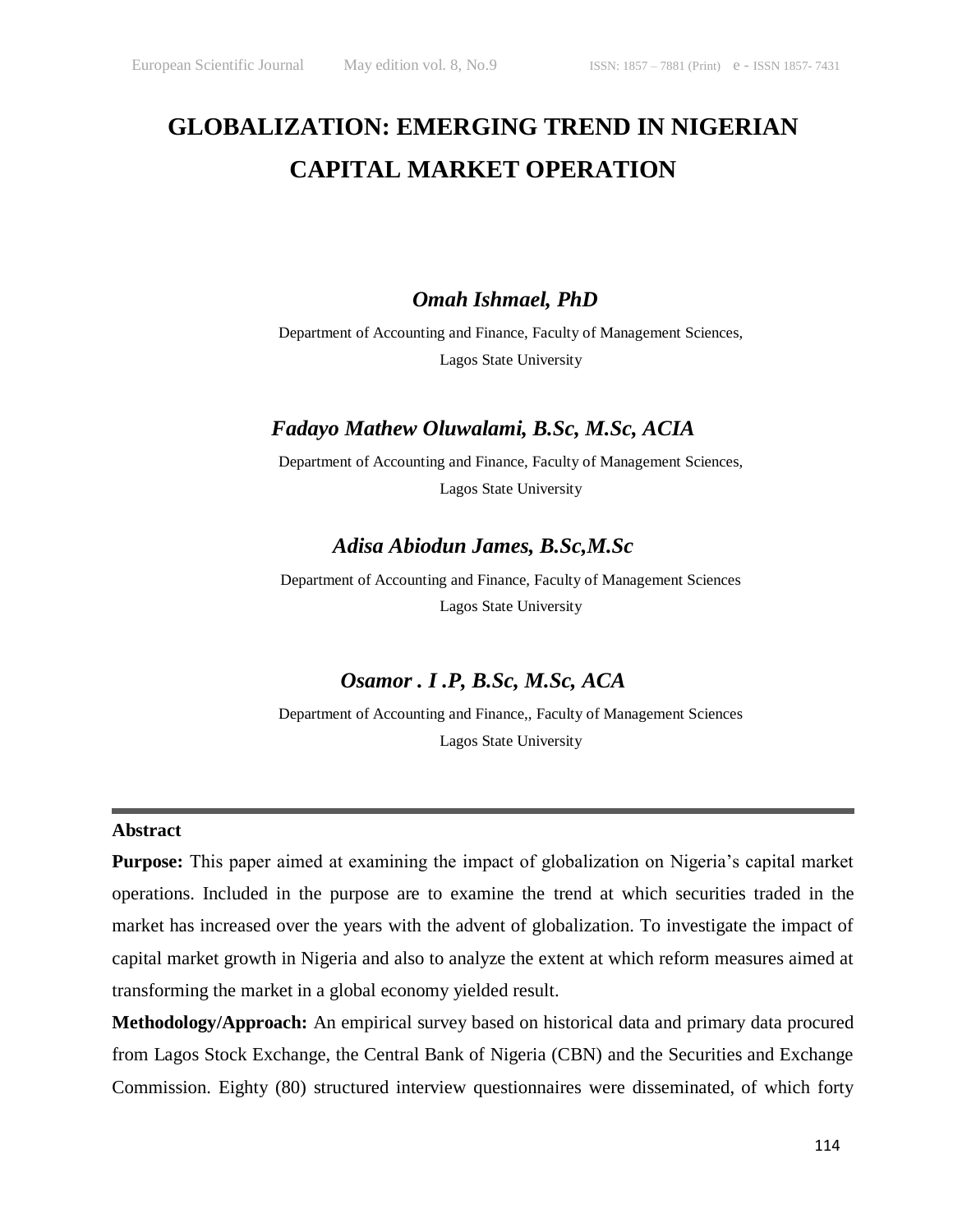(40) were administered at the Nigeria Stock Exchange (Lagos), Twenty-five (25) at securities and Exchange Commission (SEC) while the remaining fifteen (15) at the CBN.

Findings: The capital market has been repositioned tentatively to achieve its objectives as an engine of growth and economic development. From its inception (1960) to the call-over action based period (globalization), sophistication in telecommunication network, electronic or Automated Trading System (ATS), On – line – Trading has contributed immensely to the global growth of the capital market world over. The electronic system which is the parental hydride of globalization. Has challenged and enhanced the operation of capital market in Nigeria, as transactions are carried out electronically and more efficiently, paving way for voluminous transactions per day.

#### **Research Limitations/Implications:**

- Financial constraint has automatically re-defined the researchers' need to expand the scope of coverage, limiting the investigation to Lagos metropolis.
- The establishment of "Cashless economy which is assumed to be the By-Product of globalization may create financial bottle – neck in a mono-cultural capitalist society, where technology is still at its infantry phase.
- Globalization, the parental hydride of cashless concept, may not be able to eliminate the influence of fraud managers in the key areas of the economy, including Nigerian capital market operation.

**Originality/Value:** Globalization is a welcome idea in totality, its merits outweighed its limitations. It has influenced all aspects of human endeavour. This paper will energise further thinking in the area other than advantages of globalization.

**Keywords:** Globalization, Advent, Mono-Cultural economy, On-line-trading, constraint, capitalist economy, fraud managers, cashless economy, sophisticated telecommunication – network.

**Introduction:** Globalization is used to refer to the universalization of concepts, movements, technology, market operations etc in the context of a compressed world. A process by which the world becomes a single place (Scholte 1996, Monge 1998). It is a process characterized by increase in communication velocity, technological sophistication, economic integration and ideological universalism.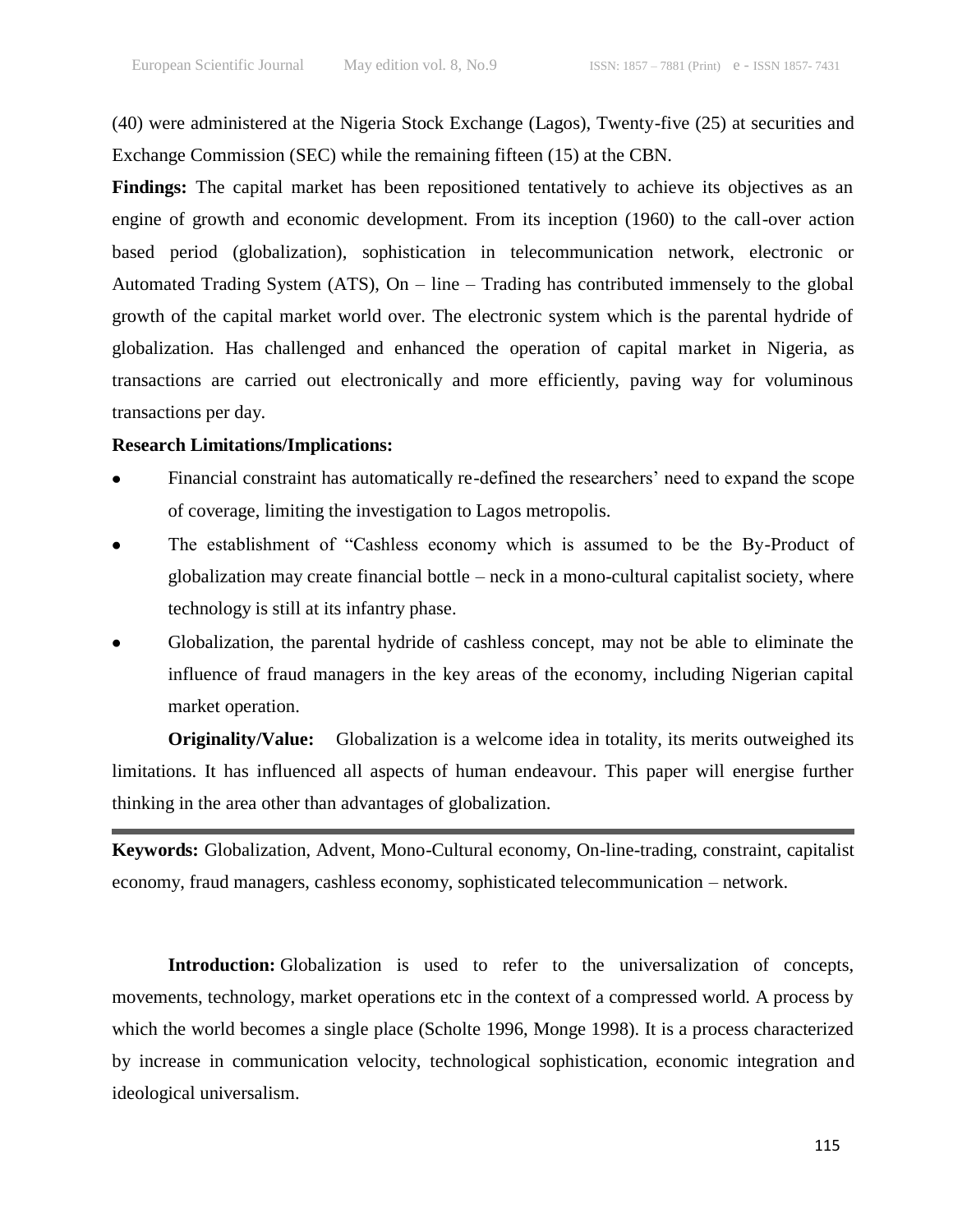According to Rapport (2001), "globalization is a fact of life" because all are affected by it terms of its benefits or limitations, positively or negatively.

Globalization is one of the tendons of our time eliciting fundamental changes in the policy structure, management and growth direction of organizations and nations world over. In its broader terms, globalization refers to the fact that frontiers have ceased to be the barriers to economic growth.

Globalization is driven by advancement in sophisticated telecommunication and technology, with the consequent reduction in distance between economic agents making it possible for domestic markets to emerge into a global system. In this context, globalization has created variety of financial and investment opportunities, which many developing countries has taking advantage of, to secure substantial foreign (bank) debts during the early 70's. The pace of integration of world economy has quickened considerably (early 80's) as a result of significant shift in the global economy. With the collapse of communism and the apparent emergence of a unipolar world, the global integration, particularly in trade and capital flow has gained momentum. The world ideological partition which earlier prevented integration between the major blocks, has given way to more accommodating environment and opening up societies that were hitherto closed.

A country like China is today far more open than during the Cold-War period and is interacting with the rest of the globe with greater intensity than pre- globalization period. Globalization in its modern form properly set root in Nigeria with British Colonialization and empire building.

**Literature Review:** Globalization is an integral part of human history. In its more generic and broader sense, it is the part of the movement of history. All through the history of man, we have noticed a force which seems to push for greater integration of human activities. Emphasis today is however, more focused on the economic aspect of the process. Globalization, therefore, is the process of increased integration of domestic economy with the rest of the world to create a coherent global economy.

Emerging trend in Nigerian capital market operation, for the purpose of its literature review is considered under the following sub-headings.

Capital market, historical origin and development.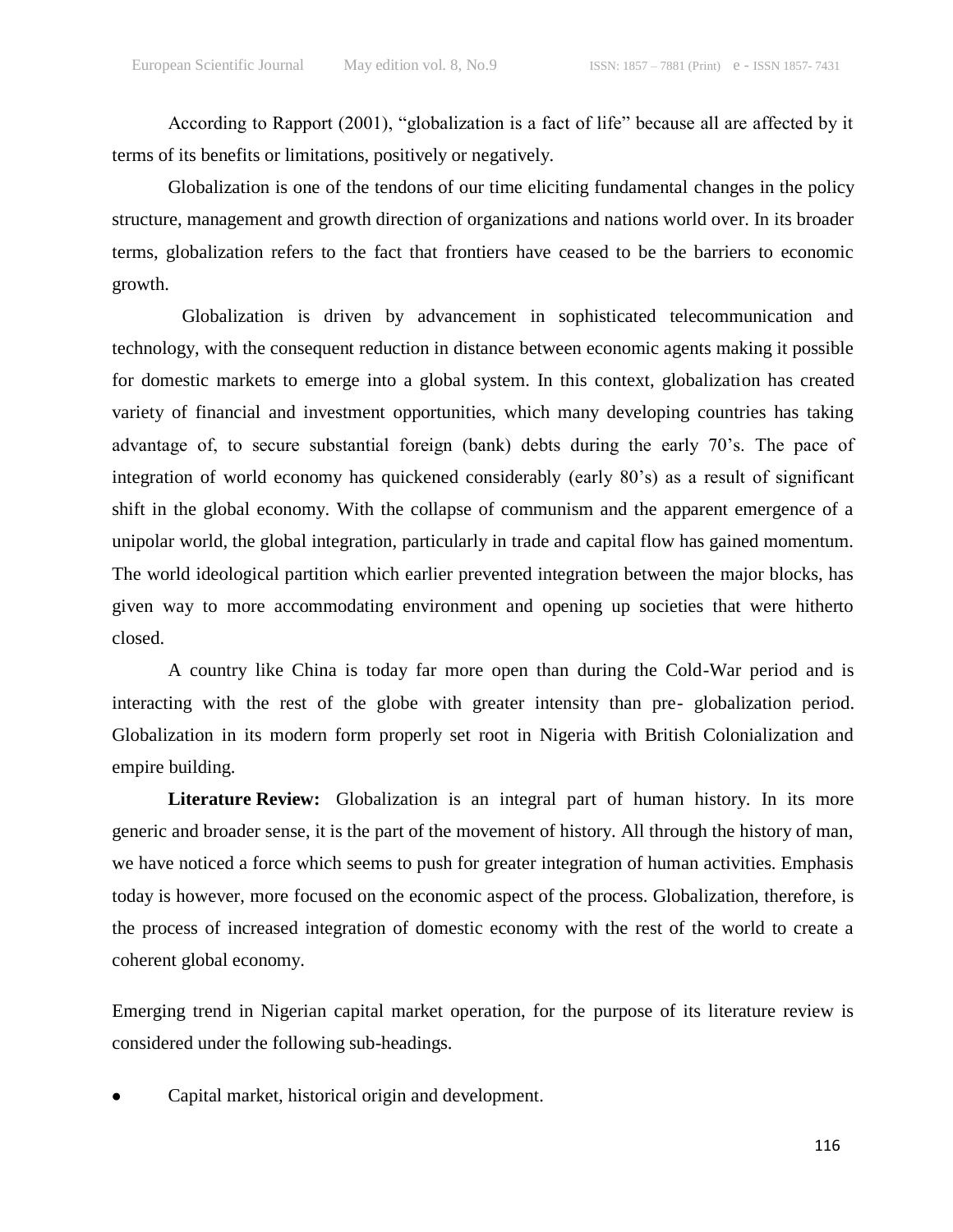- Globalization and its emerging market operation.
- Central security clearing system.
- Automated Trading transactions.

**Capital Market Operation – Historical Origin and Development:** The capital market operation refers to the arrangement of financial investment, the buying and selling of shares and the procurement of loans and debentures in the transactional environment. The financial investment could be short, medium or long term in nature and the investments are basically carried out in the form of shares/stocks/bonds or other forms of instrument such as debentures.

It is about the most important agent for developing and growing a vibrant economy. In whatever form it may take, capital market operation represents one of the most relatively risk-free investment orbits for wealth creation and wealth maximization. It is one of the investment environments with the least cost of entry in addition to having no entry barriers. This has been made most alluring with the emergence of globalization which has indeed loosened the entry barrier to markets that were hitherto closed to the telecommunication networks. Therefore, describing the effect of globalization on capital market operation in Nigeria, recourse to history is most pertinent.

**Capital Market Development:** Literature suggests that the practices of what has been gradually metamorphosed into the stock exchange as it is called today started in Eleventh  $(11<sup>th</sup>)$ century in France. The "Coutiers de exchange at it was called was concerned with managing and regulating the debts of agricultural communities on behalf of the banks. As they trade in debts, they could be called the first brokers. It was the practice in this trade fair that traders gather at a place, in the house of Van de Burse, in Bruges, today called Belgium. In 1309, they institutionalized the meeting place and it became the "Bruges Burse", thereby the idea moved like a wild wind quickly to other neighboring European countries. The house of the Beuze family on Vlamingsreat Bruges in Bulgium was the sit of origin of World's first stock exchange. The pattern of development from trade in commodities to trade in securities was roughly the same in the most of the early stock exchange which sprang up in many European countries. For example, in 1602, the Dutch – East –Indian Company issued the first shares on the Amsterdam Stock Exchange. It was the first company to issue stocks and bonds.

In 1688, the trading of stocks began on a stock exchange in London. Exchanges also developed with time in other trading centres such as Copenhagen, Berlin, Zurich, Philadelphia and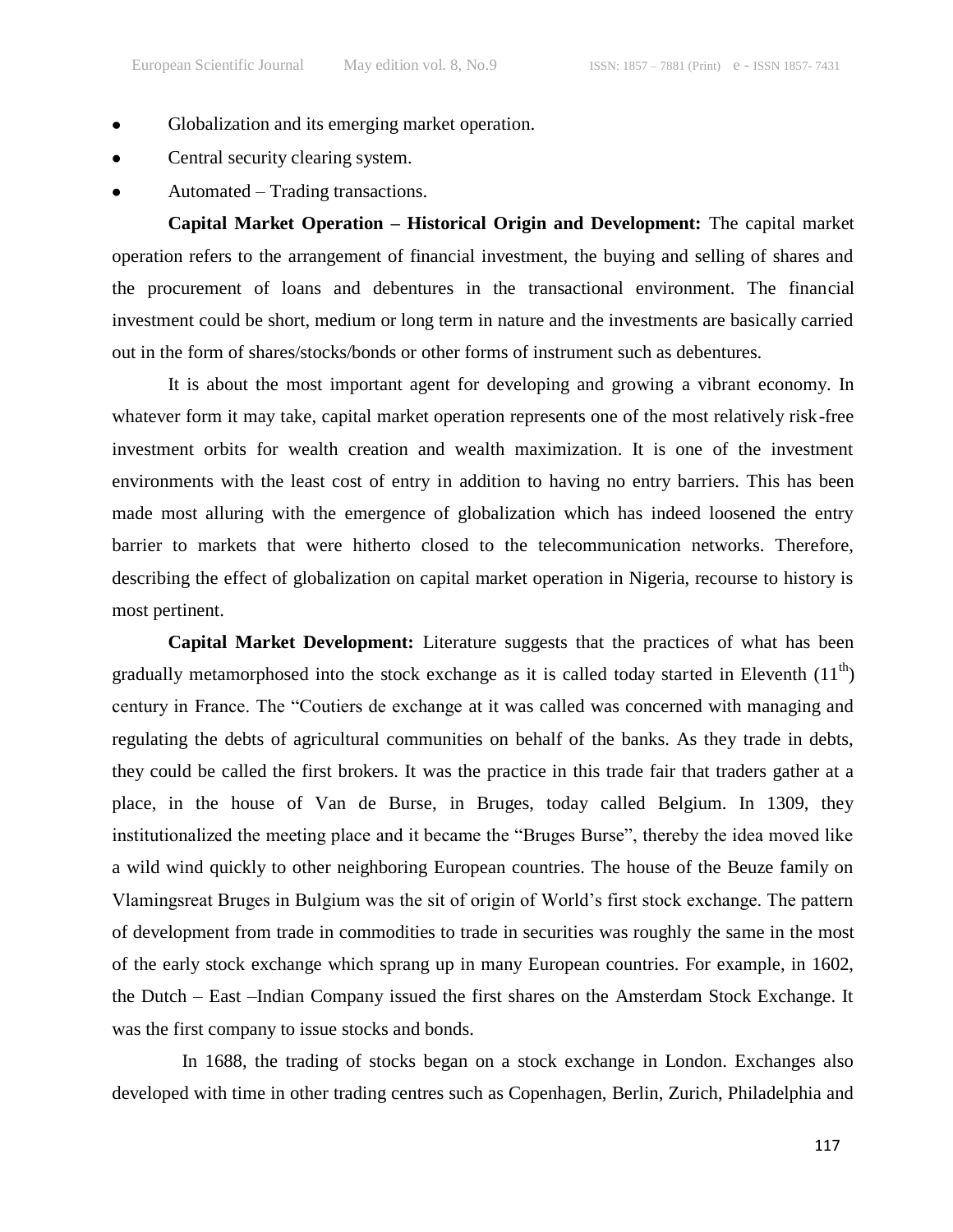in New York. In New York, traders had been meeting regularly at 68, wall street to engage in commodity trade before a formal association of merchants took place in 1792, to form the nucleus of the New York Exchange. Beside the initial impetus provided by the prior existence of trade, two other important factors spurred the early development of the stock exchange. The first was the advent of banks and issuance companies, which arose to meet the growth demands of the expanding volume of trade and commerce.

The two financial institutions themselves needed capital with which to finance their operations and such finance was procured through the sale of securities assisted by the stock exchange. The second was the increasing demand of government which was in frequent need of funds with which to meet its expanded obligations. For instance, in the middle of the  $13<sup>th</sup>$  century, Venetian bankers began to trade in government securities. In 1351, the Venetian government outlawed spreading rumors intended to lower the prices of government bonds. There were also people in Pisa, Verona, Genoa and Florence now (Italy), who began trading in government securities in the  $14<sup>th</sup>$  (fourteenth century). This was possible because these were independent city states ruled by council of influential citizens, not by a duke. The emergence of the institution of the Stock Exchange as a spontaneous reaction of enterprising businessmen to the opportunities and challenges offered by the emerging free enterprise economies of the middle age and the industrial revolution, bequeath to the institution a character which remains typical of it today, that of a purely capitalist institution. It is pertinent to note that Stock Exchange did not operate in socialist economies, because the capital allocation function was performed by the central government authority

**Capital Market Operation and Development in Nigeria:** The advent of the securities market operation in Nigeria began in 1946 with the flotation of Three Hundred Thousand Pounds, which is about  $3\frac{1}{4}\%$  Government Stock, was issued. With the establishment of the CBN (Central Bank of Nigeria) in 1959, more government securities were issued. The flotation of Two Million Pounds Federation of Nigeria Development Loan Stock was issued by the CBN in 1960. The stock was over subscribed but in the subsequent ones, there was under-subscription stocks, which the CBN took the unsubscribed portion of the stocks.

The first attempt at establishing securities market was when some notable Nigerians saw the need for stock exchange in Nigeria. The federal government then set up the Barbeck Committee in 1958 to examine the possibility of establishing a stock market in Nigeria. The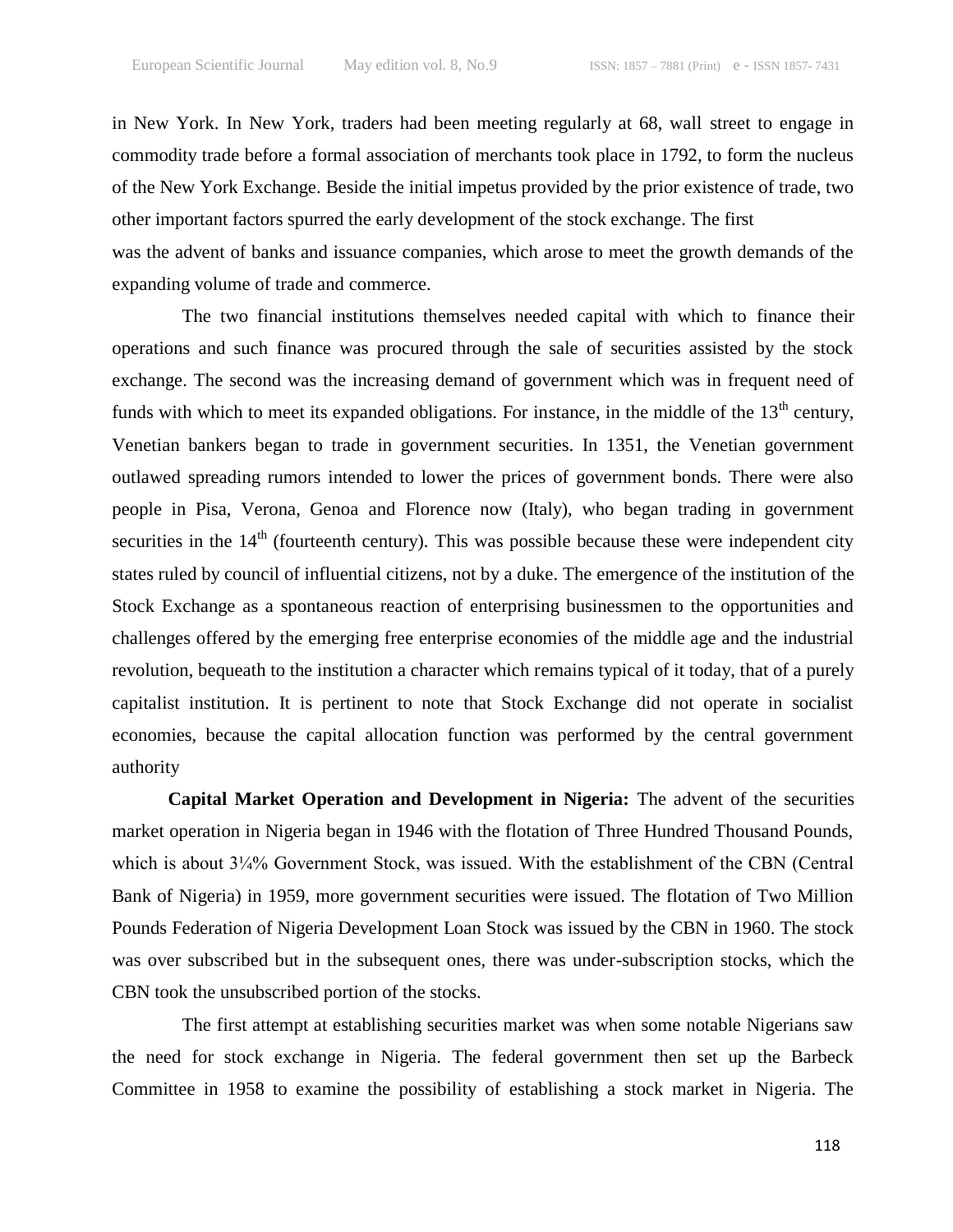committee at the conclusion of its meetings recommended the establishment of an organized secondary market as well as rules and regulations to guide its operations. The government accepted the committee's report which gave birth to the establishment of Lagos Stock Exchange on  $5<sup>th</sup>$ September 1960. During this period institutions such as the Investment Company of Nigeria Limited (ICON), was incorporated to provide medium and long-term funds. The Nigerian Industrial Development Bank (NIDS), ICON, Securities Limited, Nigerian Stockbrokers Limited and C.T.B Limited (C.T. Borrowing Limited) came into existence as the forerunners of the stock broking firms in Nigeria. The Lagos Stock Exchange Act of 1961 gave a legal baking to the operations of the Stock Exchange to the extent that non-members were not allowed to deal in securities quoted on the Exchange. The Lagos Stock Exchange opened its "Shop" for trading on June  $5<sup>th</sup>$  1961, with six (6) securities quoted on it. The basic functions of the Exchange as per its incorporation was to provide trading facilities for dealing in securities listed. To oversee the activities of the securities market and to promote the inflow of long-term capital to industry and commerce and to ensure fairness of prices of quoted securities in the market.

#### **Hypothesis**

Globalization has significantly affected the Nigerian capital market operation.

#### **Data presentation and analysis**

Chi – Square statistical method in testing the hypothesis was adopted. The  $X^2$  test is an important extension of hypothesis testing and is used when it is to compare the actual (observed) distribution with a hypothesis or expected distribution. In order to determine whether to accept or reject a course for decision, the hypothesis is tested adopting chi-square  $(X^2)$  ie:

 $\rm\,X}^2$  $=$   $\Sigma (O - E)^2$ E

| $\Omega$       |   | the observed frequency |
|----------------|---|------------------------|
| E              |   | the expected frequency |
| Σ.             | = | summation              |
| $\mathbf{X}^2$ |   | Chi-square             |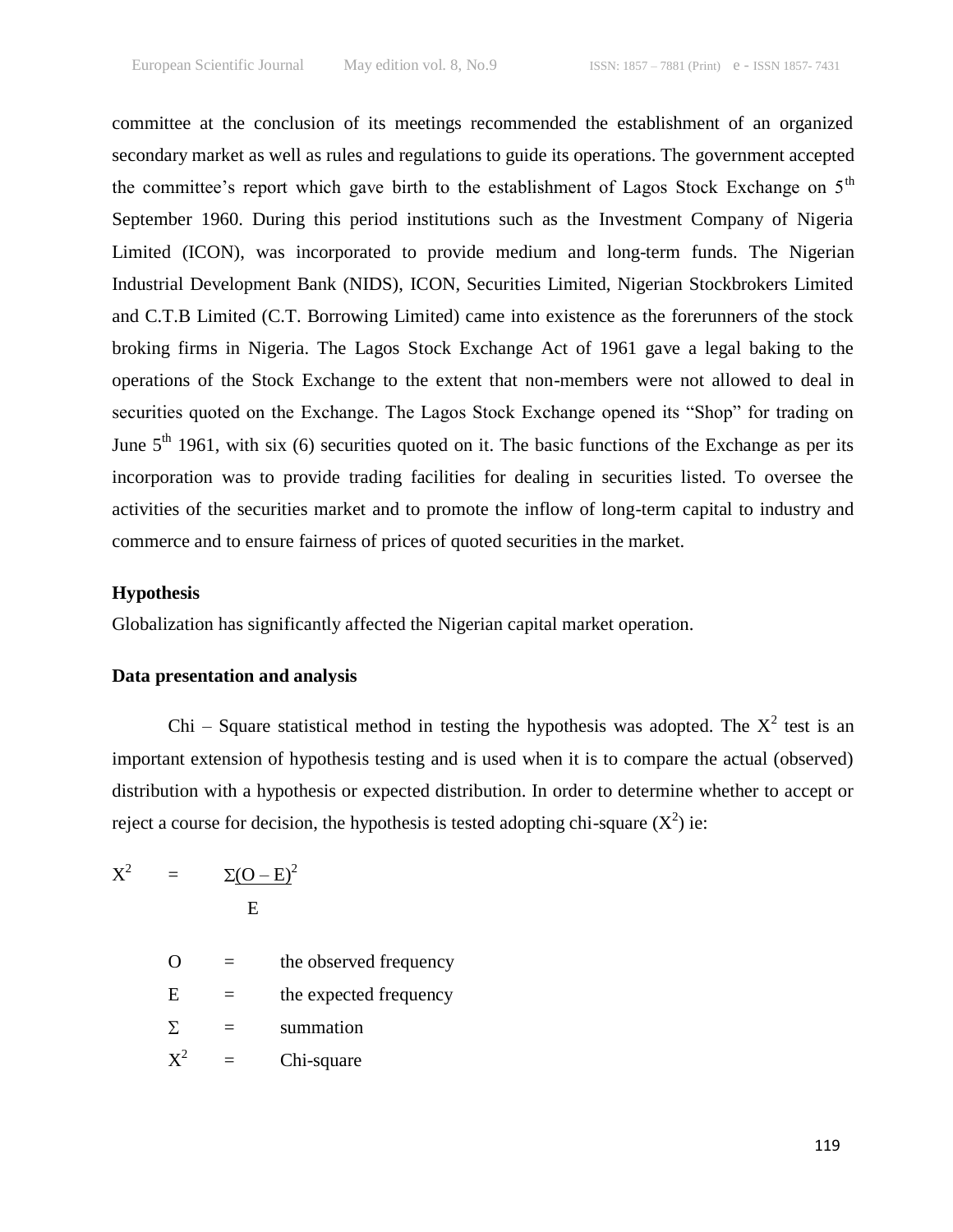| Also: $\Sigma$ |           | $=$          | CT x RT   |                         |
|----------------|-----------|--------------|-----------|-------------------------|
|                |           |              | <b>GT</b> |                         |
|                | <b>CT</b> | $=$          |           | column total            |
|                | <b>RT</b> | $\equiv$     |           | Row total               |
|                | <b>GT</b> | $=$          |           | <b>Grand</b> total      |
| And:           |           | V            | $=$       | $(R-1) (C-1)$           |
| Where: V       |           | $=$          |           | Degree of freedom       |
|                |           | $\mathbf{R}$ | $=$       | Total number of rows.   |
|                |           | C            |           | Total number of columns |
|                |           |              |           |                         |

The hypothesis is tested by 95% confidence interval at 5% level of significance.

Chi-square is considered as a measure of discrepancy between observed (0) and expected (E) frequencies. If there is no discrepancy, then  $X^2 = 0$ . As the discrepancy becomes larger the  $X^2$ becomes larger. The frequencies that are obtainable from the samples are called the observed frequencies and the frequencies expected on the basis of null (Ho) hypothesis are called the expected frequencies.

#### **Decision rule**

If the chi-square  $(X^2)$  determined is greater than the table value of hypothesis, the alternative is accepted, while the null (Ho) is rejected. But if the chi-square calculated is less than the table value of hypothesis, the alternative  $(H_1)$  hypothesis is rejected, while the  $H_0$  is accepted.

#### **Test of hypothesis**

To test hypothesis, the impact of globalization on the capital market, this question was ask:

(H1) has globalization significantly affected the Nigerian capital market operations?

#### **Observed Frequency Table I**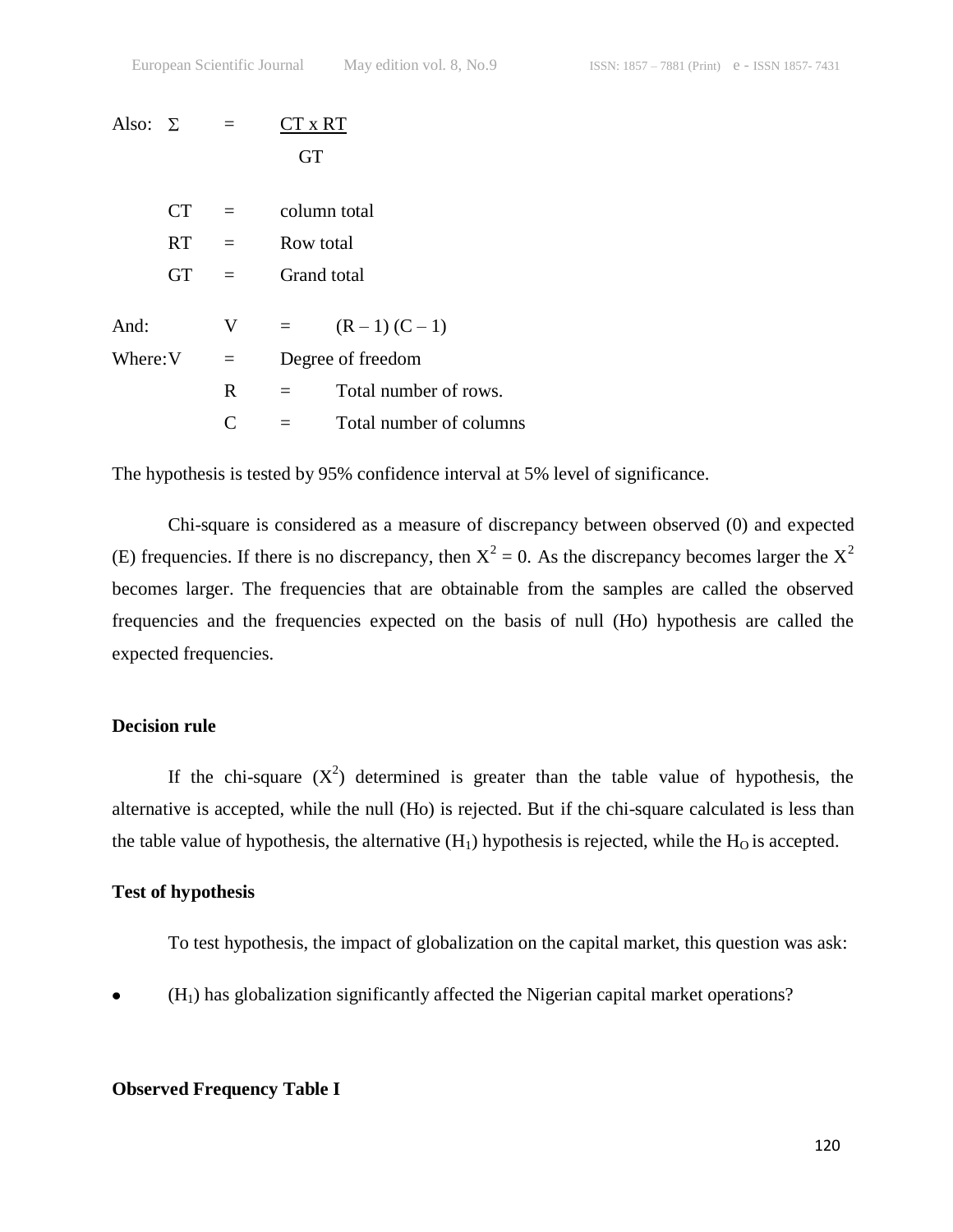| Gender | <b>SA</b> | A                        | <b>SD</b> | IJ | <b>Total</b>         |
|--------|-----------|--------------------------|-----------|----|----------------------|
| Male   | 14        | 30                       |           |    | 47                   |
| Female | 19        |                          |           |    | 26                   |
| Total  | 29        | $\sim$<br>$\mathfrak{I}$ |           |    | $\mathcal{L}$<br>د ا |

SA (strongly Agree), A (Agree)

SD (strongly Disagreed), D (Disagree)

To determine expected frequency:

 $\sum$  $=$   $CT x RT$ **GT** 

Male Gender:

| <b>SA</b> | $=$ | 29 x 47         | $=$ | 18.7 |
|-----------|-----|-----------------|-----|------|
|           |     | 73              |     |      |
| A         | $=$ | 37 x 47         | $=$ | 23.8 |
|           |     | 73              |     |      |
| <b>SD</b> | $=$ | $2 \times 47 =$ | 1.3 |      |
|           |     | 73              |     |      |
| D         | $=$ | $5 x 47 =$      | 3.2 |      |
|           |     | 73              |     |      |

Female Gender:

SA =  $\frac{29 \times 26}{ }$  = 10.3 73 A =  $\frac{37 \times 26}{ }$  = 13.2 73  $SD = 2 \times 26 = 0.7$  73 D =  $5 \times 26 = 1.8$ 73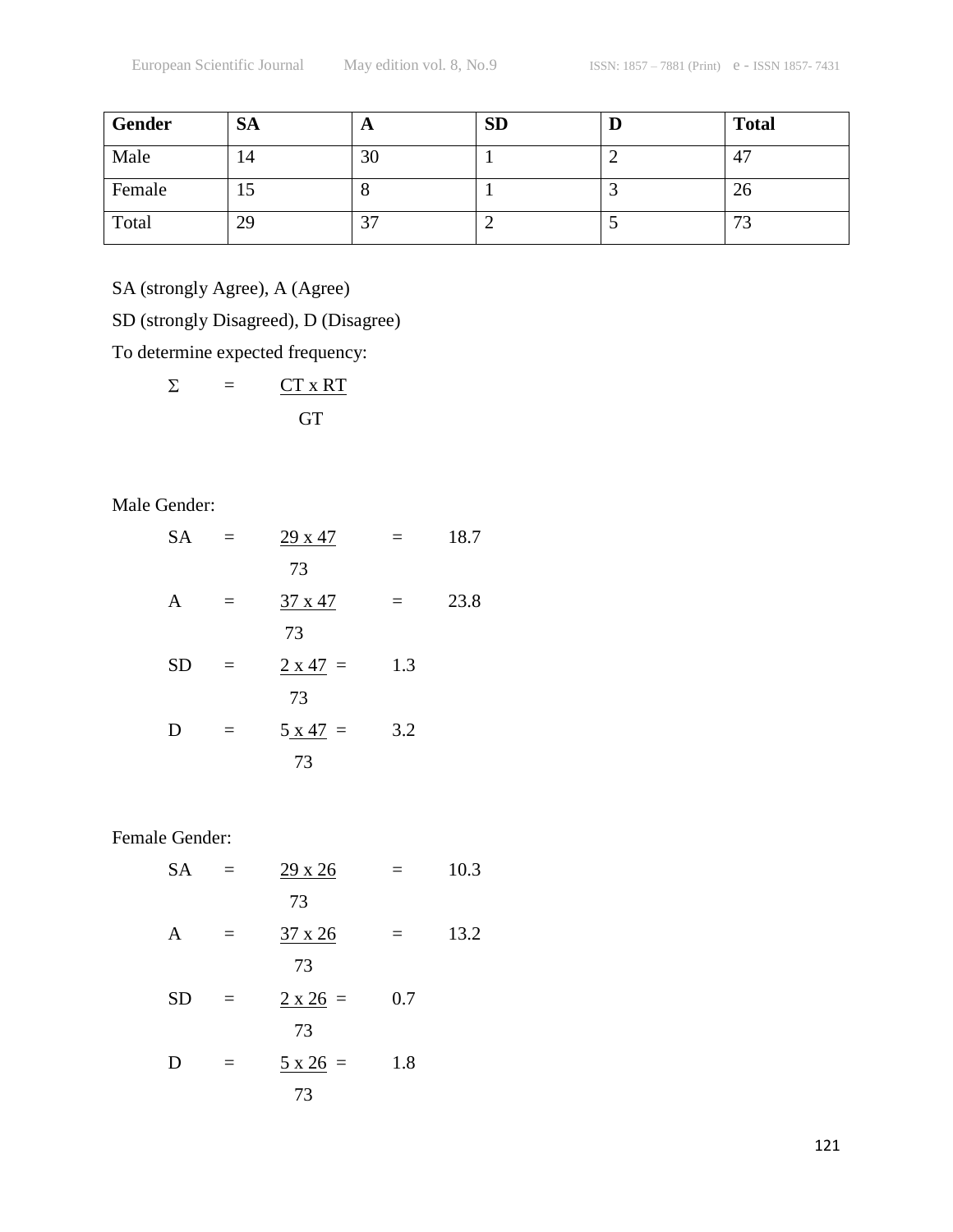|        |           | <b>Observed</b>          | <b>Expected</b>          | $(O-E)$        | $(O-E)^2$                | $(O-E)^2$ |
|--------|-----------|--------------------------|--------------------------|----------------|--------------------------|-----------|
|        |           |                          |                          |                |                          | $\bf{E}$  |
| Male   | <b>SA</b> | 14                       | 18.7                     | $-4.7$         | 22.09                    | 1.181     |
|        | A         | 30                       | 23.8                     | 6.2            | 38.44                    | 1.615     |
|        | <b>SD</b> | $\mathbf{1}$             | 1.3                      | $-0.3$         | 0.09                     | 0.069     |
|        | D         | $\overline{2}$           | 3.2                      | $-1.2$         | 1.44                     | 0.45      |
| Female | <b>SA</b> | 15                       | 10.3                     | 4.7            | 22.09                    | 2.145     |
|        | A         | $\overline{7}$           | 13.2                     | $-6.2$         | 38.44                    | 2.912     |
|        | <b>SD</b> | 1                        | 0.7                      | 0.3            | 0.09                     | 0.129     |
|        | D         | 3                        | 1.8                      | 1.2            | 1.44                     | 0.8       |
|        |           | $\overline{\phantom{a}}$ | $\overline{\phantom{a}}$ | $\overline{0}$ | $\overline{\phantom{a}}$ | 9.297     |

**X <sup>2</sup> Table 1.1**

There are two (2) rows and four (4) columns, the degree of freedom (DF) will be:  $(R - 1)(C - 1) =$  $(2-1) (4-1) = (1) (3) = 3 DF.$ 

The  $X^2$  value of 5% level of significant and 3DF is 7.81. H<sub>0</sub> is rejected because globalization has a positive impact on the capital market operation.

 $(H<sub>1</sub>)$  is the Automated Trading System (ATS) a positive impact of globalization on the capital  $\bullet$ market operation in Nigeria?

# **Observed Frequency Table II**

| Gender | <b>SA</b> | A  | <b>SD</b> | IJ | <b>Total</b>         |
|--------|-----------|----|-----------|----|----------------------|
| Male   | 13        | 32 |           |    | 47                   |
| Female | 14        |    |           |    | 26                   |
| Total  | 27        | 41 |           |    | $\mathcal{L}$<br>ل ا |

Expected frequency:

$$
\Sigma = \underline{CT \times RT}
$$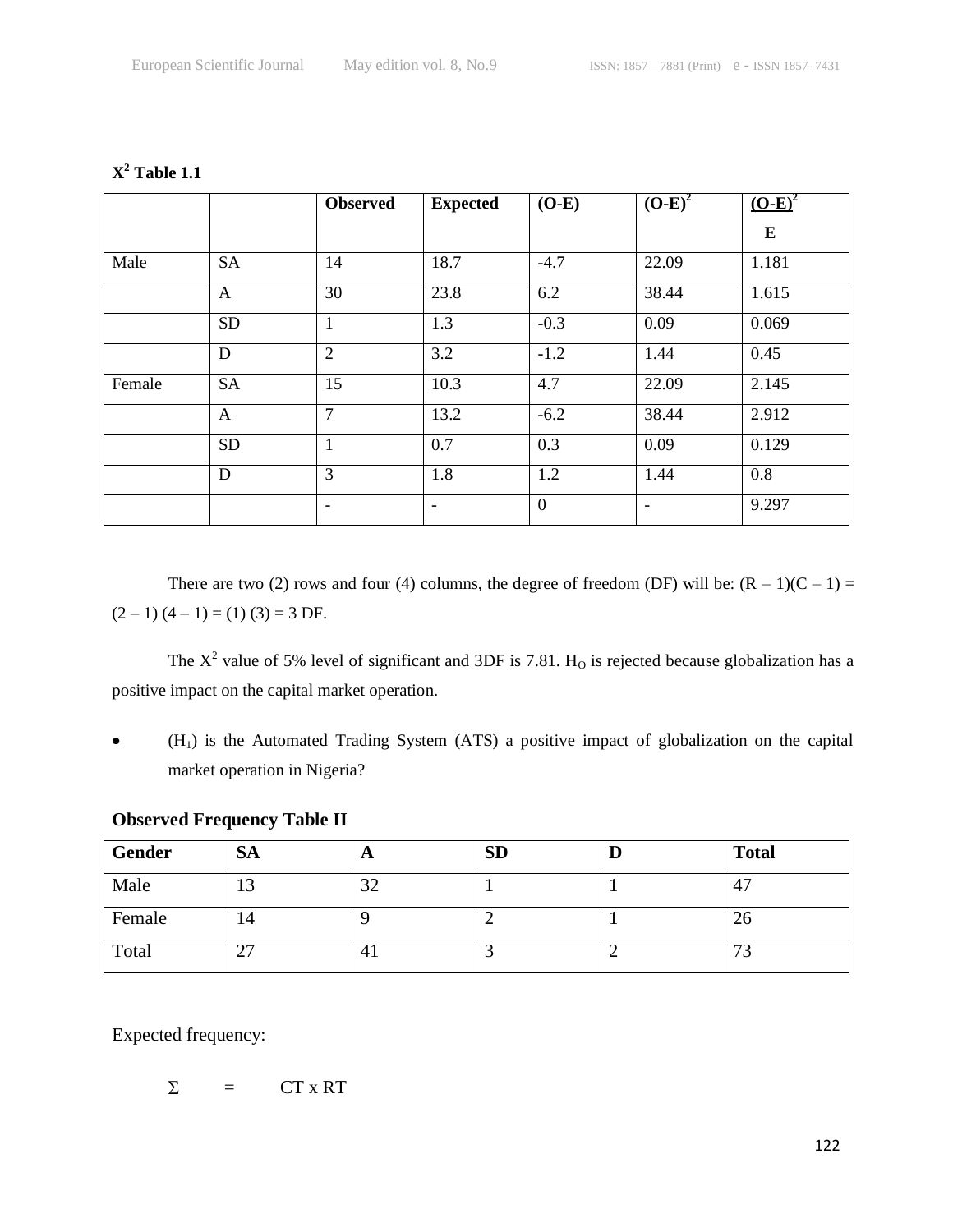# **GT**

# Male Gender:

| <b>SA</b> | $\equiv$ | $27 \times 47$<br>73  | $=$ | 17.4 |
|-----------|----------|-----------------------|-----|------|
| A         | $\equiv$ | 41 x 47<br>73         | II. | 26.4 |
| <b>SD</b> | $\equiv$ | $3 \times 47 =$<br>73 | 1.9 |      |
| D         | $=$      | $2 \times 47 =$<br>73 | 1.3 |      |

Female Gender:

| <b>SA</b> | $\mathbf{r} = \mathbf{r}$ | $27 \times 26$<br>73  | $=$ $-$ | 9.6  |
|-----------|---------------------------|-----------------------|---------|------|
| A         | $=$                       | $41 \times 26$<br>73  | $=$     | 14.6 |
| <b>SD</b> | $\equiv$                  | $3 \times 26 =$<br>73 | 1.1     |      |
| D         | $\equiv$                  | $2 \times 26 =$<br>73 | 0.7     |      |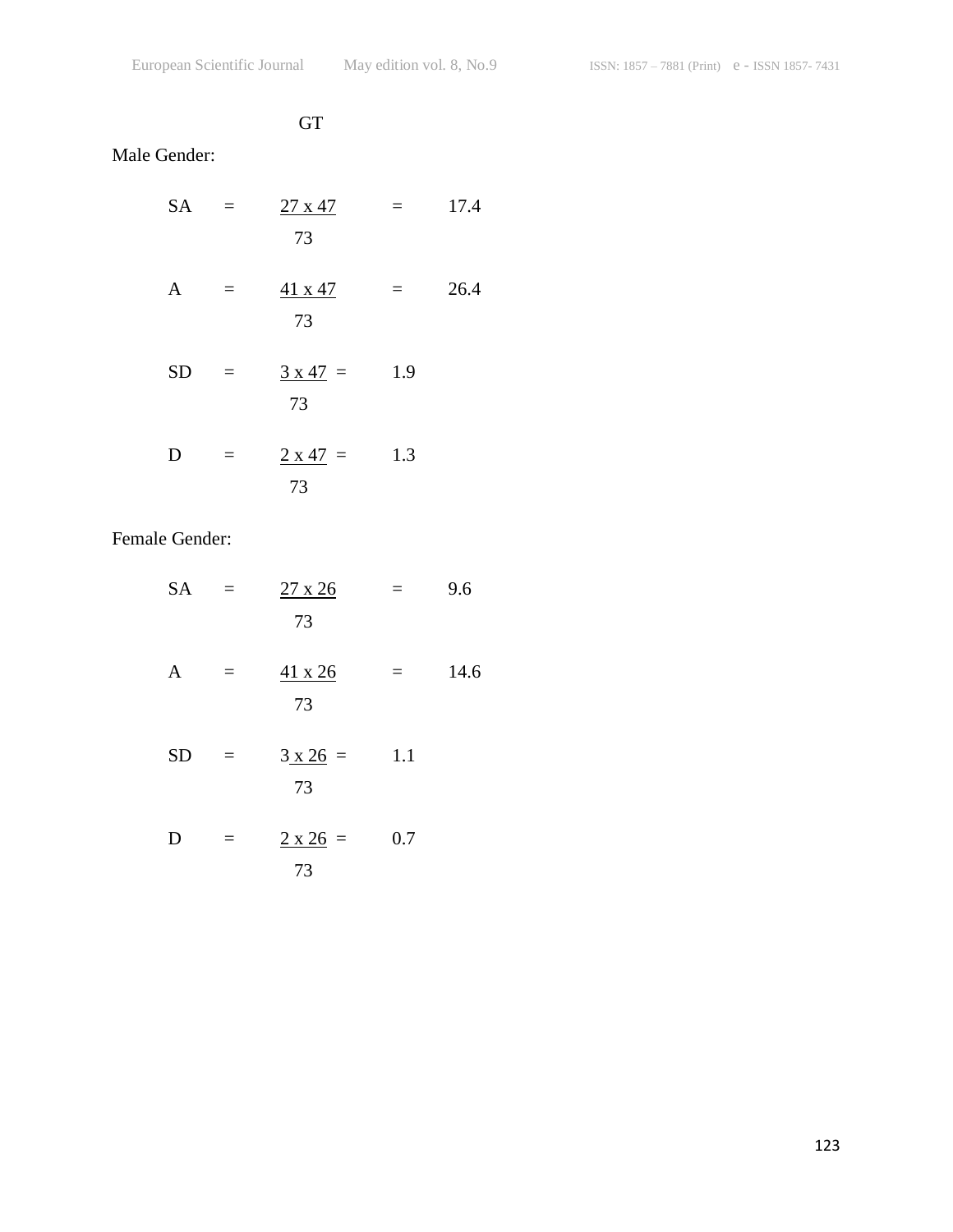|        |              | <b>Observed</b>          | <b>Expected</b>          | $(O-E)$        | $(O-E)^2$                | $(O-E)^2$ |
|--------|--------------|--------------------------|--------------------------|----------------|--------------------------|-----------|
|        |              |                          |                          |                |                          | $\bf{E}$  |
| Male   | <b>SA</b>    | 13                       | 17.4                     | $-4.4$         | 19.36                    | 1.113     |
|        | A            | 32                       | 26.4                     | 5.6            | 31.36                    | 1.188     |
|        | <b>SD</b>    | $\mathbf{1}$             | 1.9                      | $-0.9$         | 0.81                     | 0.426     |
|        | D            | $\mathbf{1}$             | 1.3                      | $-0.3$         | 0.09                     | 0.069     |
| Female | <b>SA</b>    | 14                       | 9.6                      | 4.4            | 19.36                    | 2.017     |
|        | $\mathbf{A}$ | 9                        | 14.6                     | $-5.6$         | 31.36                    | 2.148     |
|        | <b>SD</b>    | $\overline{2}$           | 1.1                      | 0.9            | 0.81                     | 0.736     |
|        | D            | $\mathbf{1}$             | 0.7                      | 0.3            | 0.09                     | 0.129     |
|        |              | $\overline{\phantom{a}}$ | $\overline{\phantom{a}}$ | $\overline{0}$ | $\overline{\phantom{a}}$ | 7.826     |

#### **X 2 (Chi-square) Table II**

The degree of freedom (DF) at the two rows and four columns is:

 $(R-1)(C-1) = (2-1)(4-1) = (1)(3) = 3 \text{ DF}.$ 

Therefore,  $X^2$  value of 5% level of significant and 3DF is 7.81. Based on computation above,  $H_1$  (alternative) is accepted, which means globalization has impact (positive impact) on the capital market operation, supporting the First tested  $(H_1)$ .

(H1) has the automated trading system revolutionalized the operations of the capital market  $\bullet$ in Nigeria?

# **Table III**

| <b>Basis</b> | <b>Respondents</b> | $\frac{0}{0}$ |
|--------------|--------------------|---------------|
| <b>SA</b>    | 27                 | 33.75         |
| A            | 41                 | 51.25         |
| <b>SD</b>    | 3                  | 2.5           |
| D            | $\overline{2}$     | 3.75          |
| No Response  |                    | 8.75          |
| Total        | 80                 | 100           |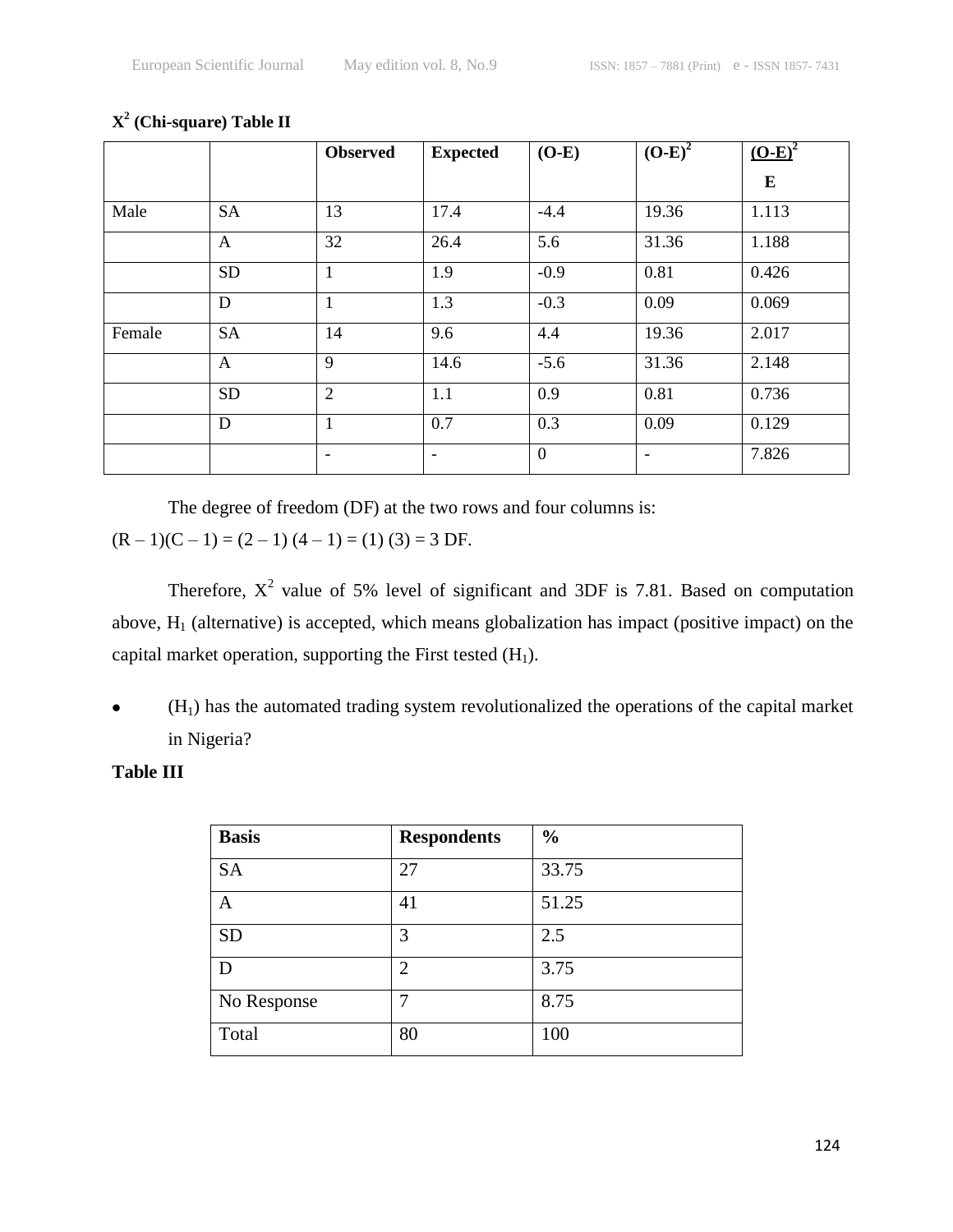The table shows that of the 80 questionnaires 68 or 85% of respondents agreed that the Automated Trading System (ATS) has revolutionalized the operations of the capital market, five (5) or 6.25% were of the view that the automated trading system has not revolutionalized capital market. This data was in support of the fact that globalization has influenced positively the stock market operations in Nigeria.

 $(H<sub>1</sub>)$  has the globalization of the capital market attracted direct foreign investment in Nigeria?

| <b>Basis</b> | <b>Respondents</b> | $\frac{0}{0}$ |
|--------------|--------------------|---------------|
| <b>SA</b>    | 23                 | 28.75         |
| Α            | 43                 | 53.75         |
| <b>SD</b>    | 3                  | 3.75          |
| D            | 3                  | 3.75          |
| No Response  | 8                  | 10.00         |
| Total        | 80                 | 100           |

#### **Table IV**

The table shows that of the 80 questionnaires, 23 or 28.75% respondents are of the view that globalization has attracted direct foreign investment with the aid of internationalization of capital market operations. 43 or 53.75% agreed that globalization of the capital market has attracted foreign investment into Nigeria. 3 or 3.75% strongly disagree. Based on this data, a total of 82.5% believed that globalization of capital market has a corresponding positive output in capital market trend in Nigeria.

 $(H<sub>1</sub>)$  Is global financial crises any impact on capital market operation in Nigeria? **Table V**

| <b>Basis</b> | <b>Respondents</b> | $\frac{0}{0}$ |
|--------------|--------------------|---------------|
| <b>SA</b>    | ~~<br>- -          | 21.JU         |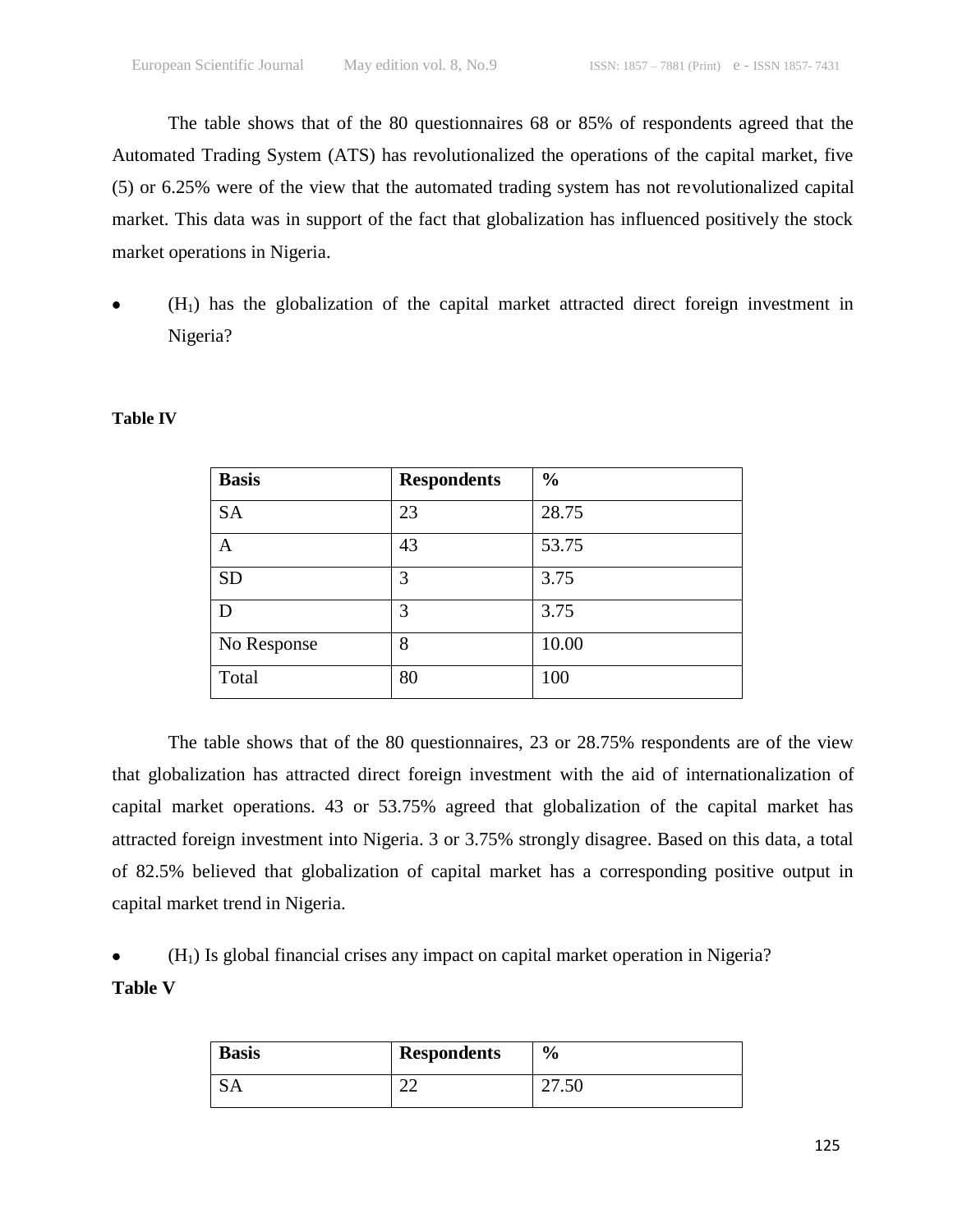| A           | 31 | 38.75 |
|-------------|----|-------|
| <b>SD</b>   | 8  | 10.00 |
|             | 11 | 13.75 |
| No Response | 8  | 10.00 |
| Total       | 80 | 100   |

Of the 80 questionnaires disseminated, 71 were returned with useful information. 22 or 27.5% strongly agreed that the global financial crises has affected capital market adversely 31 or 38.75% agreed that the global financial melt down affected negatively in the financial trend of the market. 11 r 13.75% disagreed that the impact of global financial crises on capital market. The overall result shows that a total of 53 or 66.25% of the view that global financial trend in Nigerian Stock Market Operations.

#### **Conclusion**

The study examined the impact of globalization on the capital market operation in Nigeria, using the Lagos Stock Exchange as a case study. In the course of examination, it was discovered that there are much influence of globalization on the capital market operations in Nigeria. The data gathered reveals that the internationalization of capital market, coupled with the liberalization of economic system brought about changes in the capital market operations in Nigeria. The use sophisticated telecommunication and technological equipment such as the Automated Trading System (ATS), e- dividend payment, remote trading system, which enables stockbrokers to trade from their offices, on-line trading, that allow all branches of the stock exchange that have daily transactions to be linked to the central server, are all impacts of globalization on the capital market operations. This has helped to integrate all the branches of the stock exchange in Nigeria into the mainstream of trading platform. The progress made towards installing these devices has turnout to be oil in the wheel of growth and achievement of the capital market operations in Nigeria.

Another significant observation is that most respondents believe that Nigeria's over dependent (mono-culture economy) on oil, closely linked to the global which is market operations poses problems to the growth and development of the capital market operations in Nigeria.